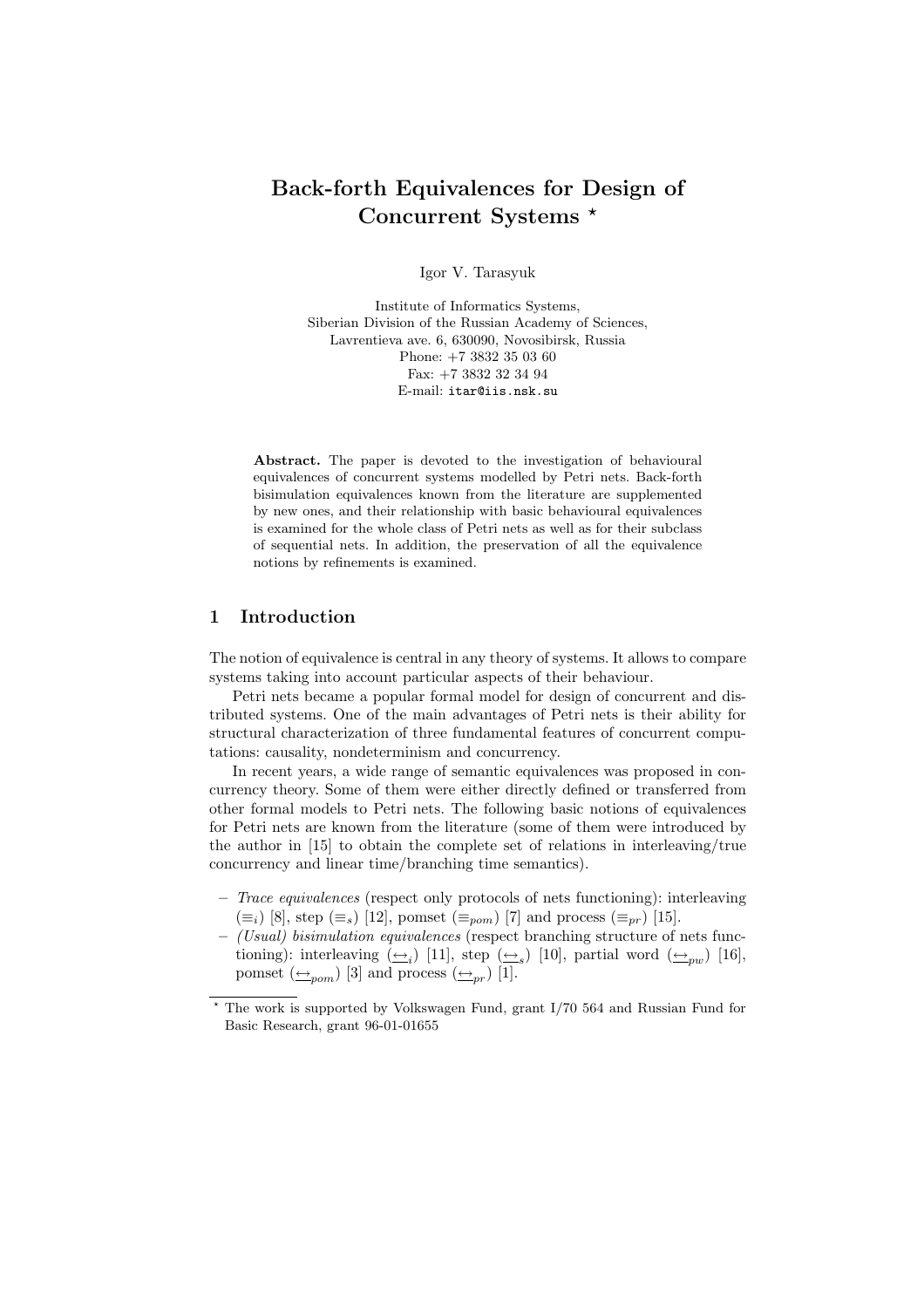- ST-bisimulation equivalences (respect the duration of transition occurrences in nets functioning): interleaving  $(\triangle_{iST})$  [7], partial word  $(\triangle_{pwST})$  [16], pomset  $(\triangle_{\text{pomST}})$  [16] and process  $(\triangle_{\text{prST}})$  [15].
- History preserving bisimulation equivalences (respect the "past" or "history" of nets functioning): pomset  $(\triangle_{\text{pomST}})$  [14] and process  $(\triangle_{\text{prST}})$  [15].
- Conflict preserving equivalences (completely respect conflicts in nets): multi event structure ( $\equiv_{mes}$ ) [15] and occurrence ( $\equiv_{occ}$ ) [7].
- Isomorphism  $(\simeq)$  (i.e. coincidence of nets up to renaming of places and transitions).

Back-forth bisimulation equivalences are based on the idea that bisimulation relation do not only require systems to simulate each other behaviour in the forward direction (as usually) but also when going back in history. They are closely connected with equivalences of logics with past modalities.

These equivalence notions were initially introduced in [9] in the framework of transition systems. It was shown that back-forth variant  $(\triangle_{i\{bit\}})$  of interleaving bisimulation equivalence coincide with ordinary  $\triangleq_i$ .

In [4–6] the new variants of step  $(\triangle_{sbsf})$ , partial word  $(\triangle_{pubpwf})$  and pomset  $(\triangle_{pombpom f})$  back-forth bisimulation equivalences were defined in the framework of prime event structures and compared with usual, ST- and history preserving bisimulation equivalences. It was demonstrated that among all back-forth bisimulation equivalences only  $\triangle_{pombpomf}$  is preserved by refinements (it coincides with  $\triangle_{pomh}$  which has such a property).

In [13] the new idea of differentiating the kinds of back and forth simulations appeared (following this idea, it is possible, for example, to define step back – pomset forth bisimulation equivalence  $(\triangle_{sbpom f})$ . The set of all possible backforth equivalence notions was proposed in interleaving, step, partial word and pomset semantics. Two new notions which do not coincide with known ones were proposed: step back – partial word forth  $(\triangle_{sbpwf})$  and step back – pomset forth  $(\triangle_{sbpomf})$  bisimulation equivalences. It was proved that the former is not preserved by refinements, and the question was addressed about the latter.

To choose most appropriate behavioural viewpoint on systems to be modelled, it is very important to have a complete set of equivalence notions in all semantics and understand their interrelations. This branch of research is usually called comparative concurrency semantics. To clarify the nature of equivalences and evaluate how they respect a concurrency, it is actual to consider also correlation of these notions on concurrency-free (sequential) nets. Treating equivalences for preservation by refinements allows one to decide which of them may be used for top-down design.

Working in the framework of Petri nets, in this paper we extend the set of back-forth equivalences from [13] by that of induced by process semantics and obtain two new notions which cannot be reduced to the known ones: step back – process forth  $(\triangle_{sbrrf})$  and pomset back – process forth  $(\triangle_{pombprf})$  bisimulation equivalences. We compare all back-forth equivalences with the set of basic behavioural notions from [15] and complete the results of [6, 13].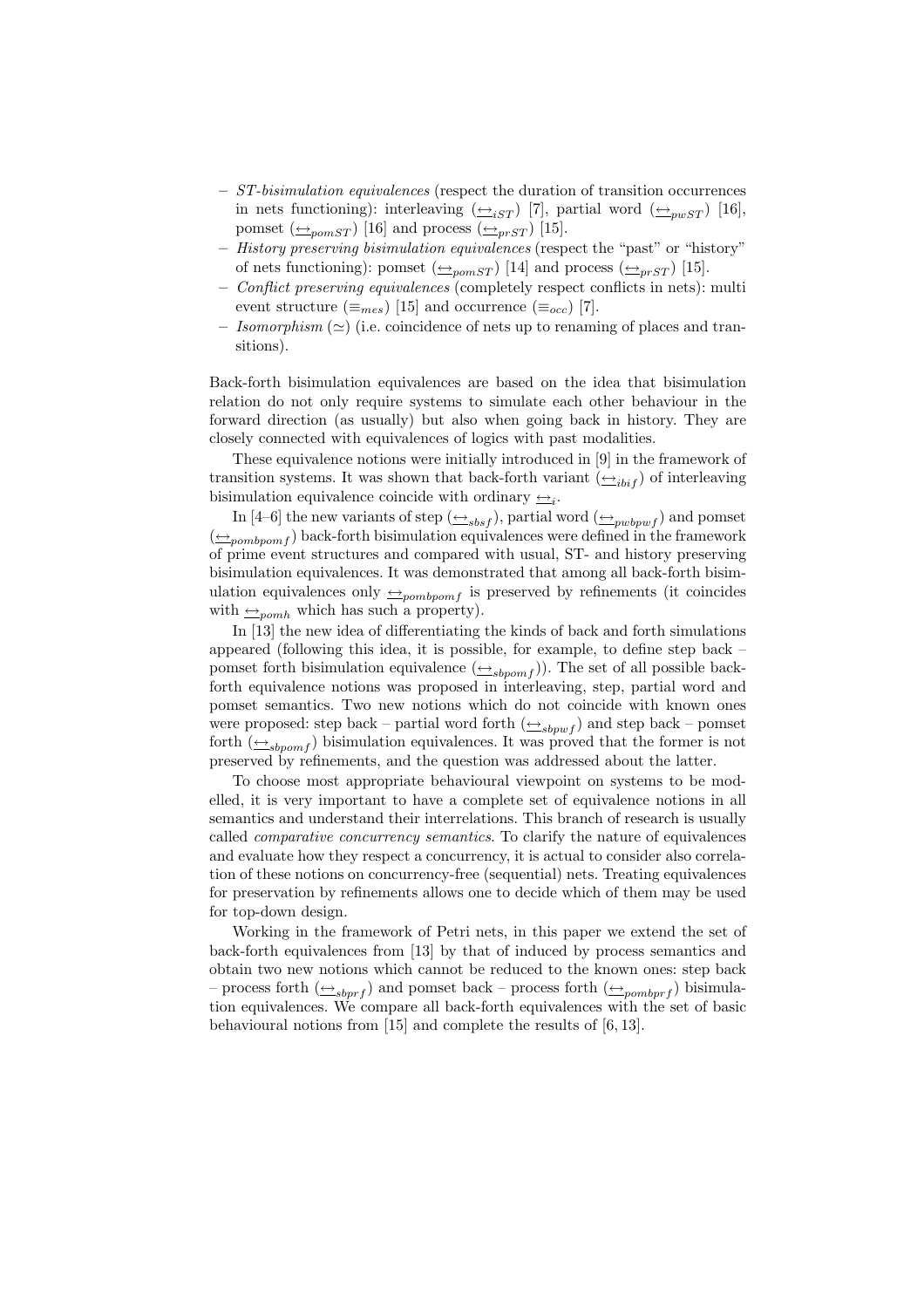In addition, we investigate the interrelations of all the equivalence notions on sequential nets. The merging of most of the equivalence relations in interleaving – pomset semantics is demonstrated. We prove that on sequential nets back-forth equivalences coincide with usual forth ones.

In [2], SM-refinement operator for Petri nets was proposed, which "replaces" transitions of nets by SM-nets, a special subclass of state machine nets. We treat all the considered equivalence notions for preservation by SM-refinements and establish that among back-forth relations only  $\rightarrow_{pombpomf}$  and  $\rightarrow_{prbprf}$  are preserved by SM-refinements So, we obtained the negative answer to the question from [13]:  $\rightarrow$ <sub>sbpomf</sub> (and even more strict  $\rightarrow$ <sub>pombprf</sub>) is not preserved by refinements.

### 2 Basic definitions

In this section we give some basic definitions used further.

#### 2.1 Labelled nets

Let  $Act = \{a, b, \ldots\}$  be a set of action names or labels.

**Definition 1.** A labelled net is a quadruple  $N = \langle P_N, T_N, F_N, l_N \rangle$ , where:

- $-P_N = \{p,q,\ldots\}$  is a set of places;
- $-T_N = \{t, u, ...\}$  is a set of transitions;
- $-F_N : (P_N \times T_N) \cup (T_N \times P_N) \to \mathbb{N}$  is the flow relation with weights (N denotes a set of natural numbers);
- $l_N : T_N \to Act$  is a labelling of transitions with action names.

Given labelled nets  $N = \langle P_N, T_N, F_N, l_N \rangle$  and  $N' = \langle P_{N'}, T_{N'}, F_{N'}, l_{N'} \rangle$ . A mapping  $\beta : N \to N'$  is an *isomorphism* between N and N', denoted by  $\beta : N \simeq N'$ , if:

- 1. β is a bijection such that  $\beta(P_N) = P_{N'}$  and  $\beta(T_N) = T_{N'}$ ;
- 2.  $\forall t \in T_N$   $l_N(t) = l_{N'}(\beta(t));$
- 3.  $\forall t \in T_N \bullet \beta(t) = \beta(\bullet t)$  and  $\beta(t) \bullet = \beta(t \bullet)$ .

Labelled nets N and N' are *isomorphic*, denoted by  $N \simeq N'$ , if there exists an isomorphism  $\beta : N \simeq N'.$ 

Given a labelled net N and some transition  $t \in T_N$ , the precondition and postcondition t, denoted by  $\cdot t$  and  $t$  respectively, are the multisets defined in such a way:  $(\bullet t)(p) = F_N(p, t)$  and  $(t^{\bullet})(p) = F_N(t, p)$ . Analogous definitions are introduced for places:  $\binom{\bullet}{p}(t) = F_N(t,p)$  and  $(p^{\bullet})(t) = F_N(p,t)$ . Let °N = {p  $\in$  $P_N \mid \bullet_p = \emptyset$  is a set of *initial (input)* places of N and  $N^{\circ} = \{p \in P_N \mid p^{\bullet} = \emptyset\}$ is a set of final (output) places of N.

A labelled net N is *acyclic*, if there exist no transitions  $t_0, \ldots, t_n \in T_N$  such that  $t_{i-1}^{\bullet} \cap \bullet t_i \neq \emptyset$   $(1 \leq i \leq n)$  and  $t_0 = t_n$ . A labelled net N is ordinary if  $\forall p \in P_N$  • p and  $p^{\bullet}$  are proper sets (not multisets).

Let  $N = \langle P_N, T_N, F_N, l_N \rangle$  be acyclic ordinary labelled net and  $x, y \in P_N \cup$  $T_N$ . Let us introduce the following notions.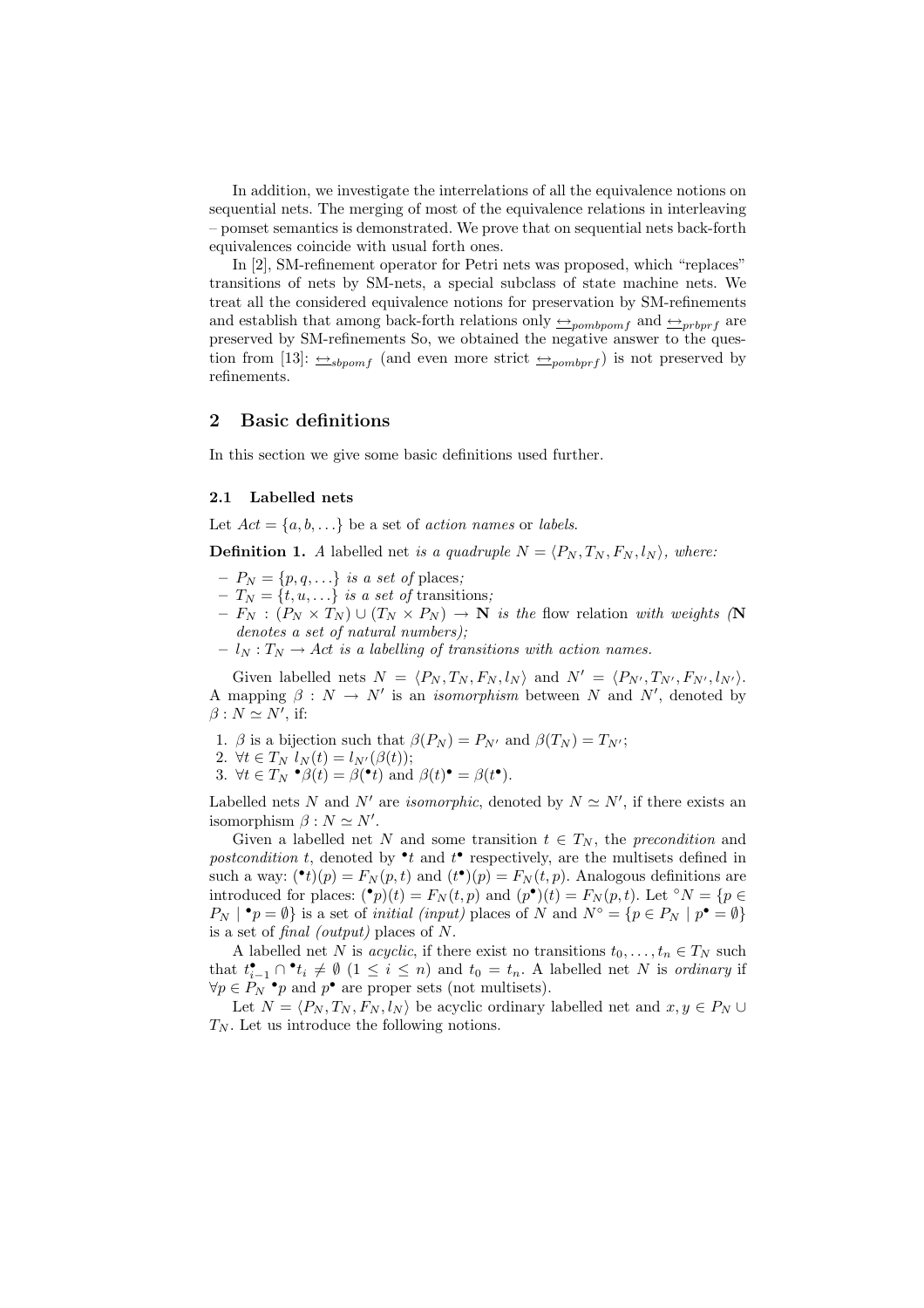$- x \prec_N y \Leftrightarrow x F_N^+ y$ , where  $F_N^+$  is a transitive closure of  $F_N$  (strict causal dependence relation);

 $-\downarrow_N x = \{y \in P_N \cup T_N \mid y \prec_N x\}$  (the set of *strict predecessors* of x);

A set  $T \subseteq T_N$  is left-closed in N, if  $\forall t \in T \left( \downarrow_N t \right) \cap T_N \subseteq T$ .

#### 2.2 Marked nets

A marking of a labelled net N is a multiset  $M \in \mathcal{M}(P_N)$ .

**Definition 2.** A marked net (net) is a tuple  $N = \langle P_N, T_N, F_N, l_N, M_N \rangle$ , where  $\langle P_N, T_N, F_N, l_N \rangle$  is a labelled net and  $M_N \in \mathcal{M}(P_N)$  is the initial marking.

Let  $M \in \mathcal{M}(P_N)$  be a marking of a net N. A transition  $t \in T_N$  is fireable in M, if  $\mathbf{t} \subseteq M$ . If t is fireable in M, firing it yields a new marking  $M' = M - \mathbf{t} + t^{\bullet}$ , denoted by  $M \stackrel{t}{\rightarrow} M'$ . A marking M of a net N is *reachable*, if  $M = M_N$  or there exists a reachable marking M' of N such that  $M' \stackrel{t}{\rightarrow} M$  for some  $t \in T_N$ .  $Mark(N)$  denotes a set of all reachable markings of a net N.

#### 2.3 Partially ordered sets

**Definition 3.** A labelled partially ordered set (lposet) is a triple  $\rho = \langle X, \prec, l \rangle$ , where:

 $-X = \{x, y, \ldots\}$  is some set;

 $-\prec\subseteq X\times X$  is a strict partial order (irreflexive transitive relation) over X;  $- l : X \rightarrow Act$  is a labelling function.

Let  $\rho = \langle X, \prec, l \rangle$  and  $\rho' = \langle X', \prec', l' \rangle$  be lposets.

A mapping  $\beta: X \to X'$  is a *label-preserving bijection* between  $\rho$  and  $\rho'$ , denoted by  $\beta$  :  $\rho \approx \rho'$ , if:

1.  $\beta$  is a bijection;

2.  $\forall x \in X \; l(x) = l'(\beta(x)).$ 

We write  $\rho \approx \rho'$ , if there exists a label-preserving bijection  $\beta : \rho \approx \rho'$ .

A mapping  $\beta: X \to X'$  is a *homomorphism* between  $\rho$  and  $\rho'$ , denoted by  $\beta$  :  $\rho \sqsubseteq \rho'$ , if:

1.  $\beta$  :  $\rho \approx \rho'$ ;

2.  $\forall x, y \in X \ x \prec y \ \Rightarrow \ \beta(x) \prec' \beta(y).$ 

We write  $\rho \sqsubseteq \rho'$ , if there exists a homomorphism  $\beta : \rho \sqsubseteq \rho'$ .

A mapping  $\beta: X \to X'$  is an *isomorphism* between  $\rho$  and  $\rho'$ , denoted by  $\beta$  :  $\rho \simeq \rho'$ , if  $\beta$  :  $\rho \sqsubseteq \rho'$  and  $\beta^{-1}$  :  $\rho' \sqsubseteq \rho$ . Lposets  $\rho$  and  $\rho'$  are *isomorphic*, denoted by  $\rho \simeq \rho'$ , if there exists an isomorphism  $\beta : \rho \simeq \rho'$ .

Definition 4. Partially ordered multiset (pomset) is an isomorphism class of lposets.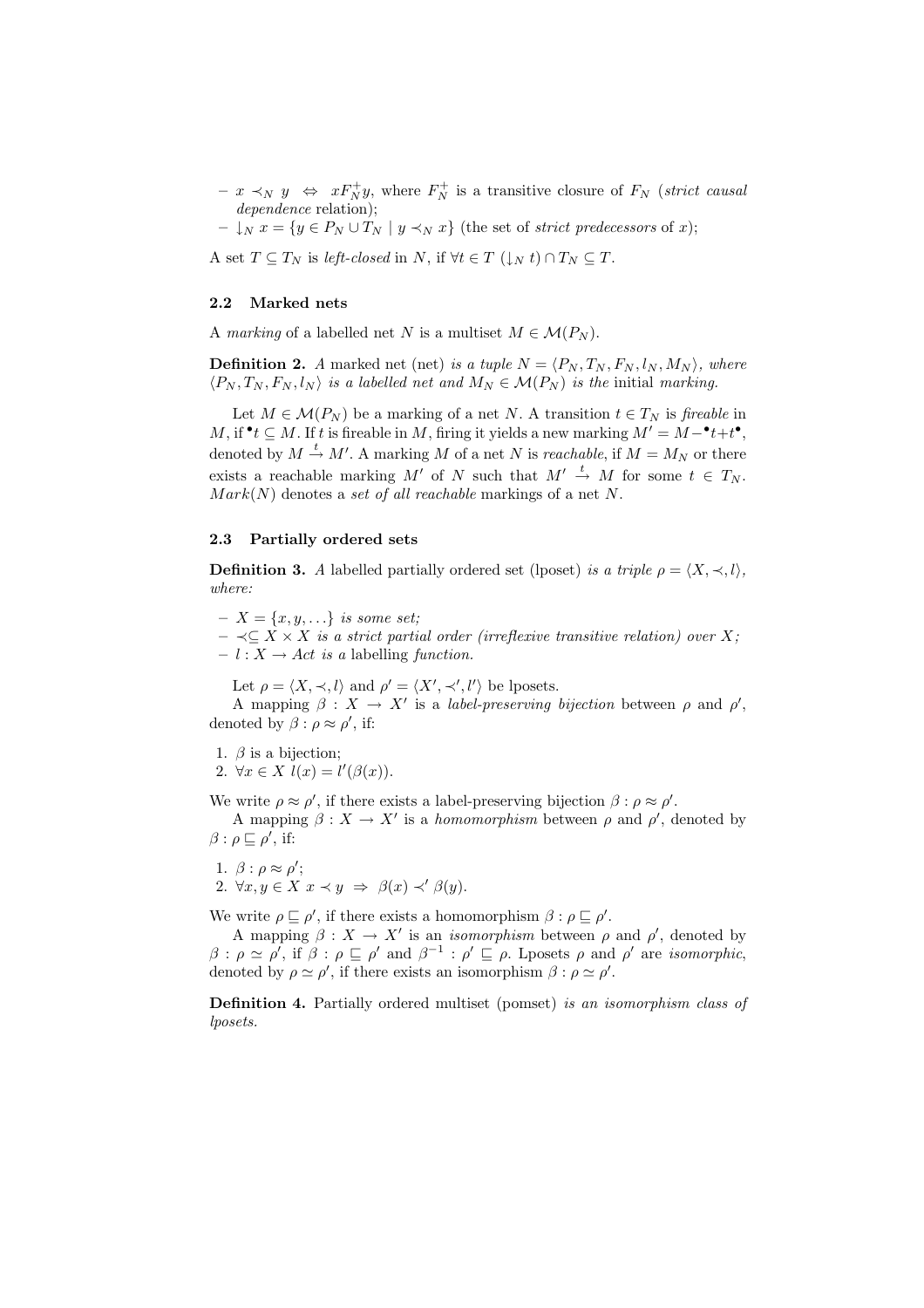#### 2.4 C-processes

Definition 5. A causal net is acyclic ordinary labelled net  $C = \langle P_C, T_C, F_C, l_C \rangle, s.t.$ 

1.  $\forall r \in P_C \mid \mathbf{r} \leq 1$  and  $|\mathbf{r} \bullet| \leq 1$ , i.e. places are unbranched; 2.  $|\downarrow_C x| < \infty$ , i.e. a set of causes is finite.

Let us note that on the basis of any causal net  $C = \langle P_C, T_C, F_C, l_C \rangle$  one can define lposet  $\rho_C = \langle T_C, \prec_N \cap (T_C \times T_C), l_C \rangle$ .

The fundamental property of causal nets is  $[1]$ : if  $C$  is a causal net, then there exists an occurrence sequence  ${}^{\circ}C = L_0 \stackrel{v_1}{\rightarrow} \cdots \stackrel{v_n}{\rightarrow} L_n = C^{\circ}$  such that  $L_i \subseteq P_C$   $(0 \le i \le n)$ ,  $P_C = \bigcup_{i=0}^n L_i$  and  $T_C = \{v_1, \ldots, v_n\}$ . Such a sequence is called a full execution of C.

**Definition 6.** Given a net N and a causal net C. A mapping  $\varphi : P_C \cup T_C \rightarrow$  $P_N \cup T_N$  is an embedding C into N, denoted by  $\varphi : C \to N$ , if:

- 1.  $\varphi(P_C) \in \mathcal{M}(P_N)$  and  $\varphi(T_C) \in \mathcal{M}(T_N)$ , i.e. sorts are preserved;
- 2.  $\forall v \in T_C$   $l_C(v) = l_N(\varphi(v))$ , *i.e. labelling is preserved*;
- 3.  $\forall v \in T_C \bullet \varphi(v) = \varphi(\bullet v)$  and  $\varphi(v) \bullet \varphi(v^{\bullet}),$  i.e. flow relation is respected.

Since embeddings respect the flow relation, if  $\partial C \stackrel{v_1}{\rightarrow} \cdots \stackrel{v_n}{\rightarrow} C^{\circ}$  is a full execution of C, then  $M = \varphi({}^{\circ}C) \stackrel{\varphi(v_1)}{\longrightarrow} \cdots \stackrel{\varphi(v_n)}{\longrightarrow} \varphi(C^{\circ}) = M'$  is an occurrence sequence in N.

**Definition 7.** A fireable in marking  $M$  C-process (process) of a net  $N$  is a pair  $\pi = (C, \varphi)$ , where C is a causal net and  $\varphi : C \to N$  is an embedding such that  $M = \varphi({}^{\circ}C)$ . A fireable in  $M_N$  process is a process of N.

We write  $\Pi(N, M)$  for a set of all fireable in marking M processes of a net N and  $\Pi(N)$  for the set of all processes of a net N. The initial process of a net N is  $\pi_N = (C_N, \varphi_N) \in \Pi(N)$ , such that  $T_{C_N} = \emptyset$ . If  $\pi \in \Pi(N, M)$ , then firing of this process transforms a marking M into  $M' = M - \varphi({}^{\circ}C) + \varphi(C^{\circ}) = \varphi(C^{\circ}),$ denoted by  $M \stackrel{\pi}{\rightarrow} M'$ .

Let  $\pi = (C, \varphi), \ \tilde{\pi} = (\tilde{C}, \tilde{\varphi}) \in \Pi(N)$  and  $\hat{\pi} = (\hat{C}, \hat{\varphi}) \in \Pi(N, \varphi(C^{\circ})).$ 

A process  $\tilde{\pi}$  is an *extension* of  $\pi$  *by process*  $\hat{\pi}$ , denoted by  $\pi \stackrel{\hat{\pi}}{\rightarrow} \tilde{\pi}$ , if  $T_C \subseteq T_{\tilde{C}}$ is a left-closed set in  $\tilde{C}$  and  $T_{\hat{C}} = T_{\tilde{C}} \setminus T_C$ .

A process  $\tilde{\pi}$  is an extension of a process  $\pi$  by one transition  $v \in T_{\tilde{C}}$ , denoted by  $\pi \stackrel{v}{\rightarrow} \tilde{\pi}$ , if  $\pi \stackrel{\hat{\pi}}{\rightarrow} \tilde{\pi}$  and  $T_{\hat{C}} = \{v\}.$ 

A process  $\tilde{\pi}$  is an extension of a process  $\pi$  by sequence of transitions  $\sigma =$  $v_1 \cdots v_n \in T^*_{\tilde{C}}$ , denoted by  $\pi \stackrel{\sigma}{\to} \tilde{\pi}$ , if  $\exists \pi_i \in \Pi(N) \ (1 \leq i \leq n) \pi \stackrel{v_1}{\to} \pi_1 \stackrel{v_2}{\to} \ldots \stackrel{v_n}{\to}$  $\pi_n = \tilde{\pi}.$ 

### 3 Back-forth bisimulation equivalences

In this section, in the framework of Petri nets, we supplement the definitions of back-forth bisimulation equivalences [13] by the new notions induced by process semantics and compare them with basic ones.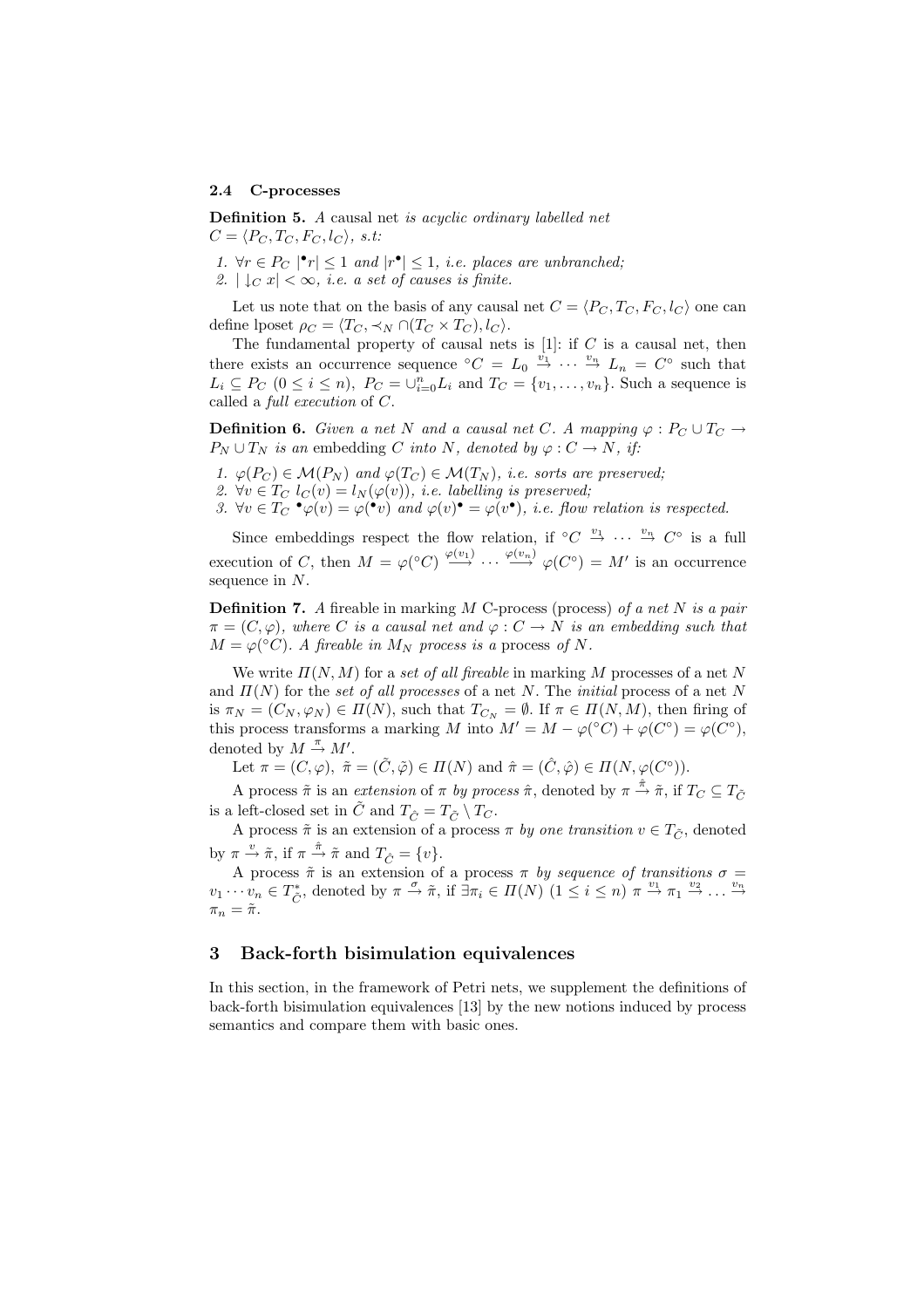#### 3.1 Definitions of back-forth bisimulation equivalences

The definitions of back-forth bisimulation equivalences are based on the following notion of sequential run.

**Definition 8.** A sequential run of a net N is a pair  $(\pi, \sigma)$ , where:

- $a$  process  $\pi \in \Pi(N)$  contains the information about causal dependencies of transitions which brought to this state;
- $-$  a sequence  $\sigma \in T_C^*$  such that  $\pi_N \stackrel{\sigma}{\to} \pi$ , contains the information about the order in which the transitions occur which brought to this state.

Let us denote the set of all sequential runs of a net  $N$  by  $Runs(N)$ .

The *initial* sequential run of a net N is a pair  $(\pi_N, \varepsilon)$ , where  $\varepsilon$  is an empty sequence.

Let  $(\pi, \sigma)$ ,  $(\tilde{\pi}, \tilde{\sigma}) \in \text{Runs}(N)$ . We write  $(\pi, \sigma) \stackrel{\hat{\pi}}{\rightarrow} (\tilde{\pi}, \tilde{\sigma})$ , if  $\pi \stackrel{\hat{\pi}}{\rightarrow} \tilde{\pi}$ ,  $\exists \hat{\sigma} \in$  $T_{\tilde{C}}^* \pi \xrightarrow{\hat{\sigma}} \tilde{\pi}$  and  $\tilde{\sigma} = \sigma \hat{\sigma}$ .

**Definition 9.** Let N and N' be some nets. A relation  $\mathcal{R} \subseteq Runs(N) \times$ *Runs*(*N'*) is a  $\star$ -back  $\star\star$ -forth bisimulation between N and N',  $\star$ ,  $\star\star$   $\in$ {interleaving, step, partial word, pomset, process}, denoted by  $\mathcal{R}: N_{\frac{\leftrightarrow}{\infty}b \star \star f}N'$ ,  $\star, \star \star \in \{i, s, pw, pom, pr\}, \text{ if:}$ 

1. 
$$
((\pi_N, \varepsilon), (\pi_{N'}, \varepsilon)) \in \mathcal{R}
$$
.  
\n2.  $((\pi, \sigma), (\pi', \sigma')) \in \mathcal{R}$   
\n $-(back)$   
\n $(\tilde{\pi}, \tilde{\sigma}) \xrightarrow{\hat{\pi}} (\pi, \sigma),$   
\n(a)  $|T_{\hat{C}}| = 1, \text{ if } \star = i;$   
\n(b)  $\prec_{\hat{C}} = \emptyset, \text{ if } \star = s;$   
\n $\Rightarrow \exists (\tilde{\pi}', \tilde{\sigma}') : (\tilde{\pi}', \tilde{\sigma}') \xrightarrow{\hat{\pi}'} (\pi', \sigma'), ((\tilde{\pi}, \tilde{\sigma}), (\tilde{\pi}', \tilde{\sigma}')) \in \mathcal{R}$  and  
\n(a)  $\rho_{\hat{C}'} \subseteq \rho_{\hat{C}}, \text{ if } \star = pw;$   
\n(b)  $\rho_{\hat{C}} \simeq \rho_{\hat{C}'}, \text{ if } \star = pr;$   
\n $-(forth)$   
\n $(\pi, \sigma) \xrightarrow{\hat{\pi}} (\tilde{\pi}, \tilde{\sigma}),$   
\n $(a) |T_{\hat{C}}| = 1, \text{ if } \star \star = i;$   
\n $(b) \prec_{\hat{C}} = \emptyset, \text{ if } \star \star = s;$   
\n $\Rightarrow \exists (\tilde{\pi}', \tilde{\sigma}') : (\pi', \sigma') \xrightarrow{\hat{\pi}'} (\tilde{\pi}', \tilde{\sigma}'), ((\tilde{\pi}, \tilde{\sigma}), (\tilde{\pi}', \tilde{\sigma}')) \in \mathcal{R}$  and  
\n(a)  $\rho_{\hat{C}'} \subseteq \rho_{\hat{C}}, \text{ if } \star \star = pw;$   
\n(b)  $\rho_{\hat{C}} \simeq \rho_{\hat{C}'}, \text{ if } \star \star \in \{i, s, pom\};$   
\n(c)  $\hat{C} \simeq \hat{C}', \text{ if } \star \star = pr.$   
\n3. As item 2, but the roles of N and N' are reversed.

Two nets N and N'  $\star$ -back  $\star\star$ -forth bisimulation equivalent,  $\star$ ,  $\star\star \in$ {interleaving, step, partial word, pomset, process}, denoted by  $N_{\rightarrow b \star f} N'$ , if  $\exists \mathcal{R}: N_{\rightarrow \star} \rightarrow_{\star} N', \star, \star \star \in \{i, s, pw, pom, pr\}.$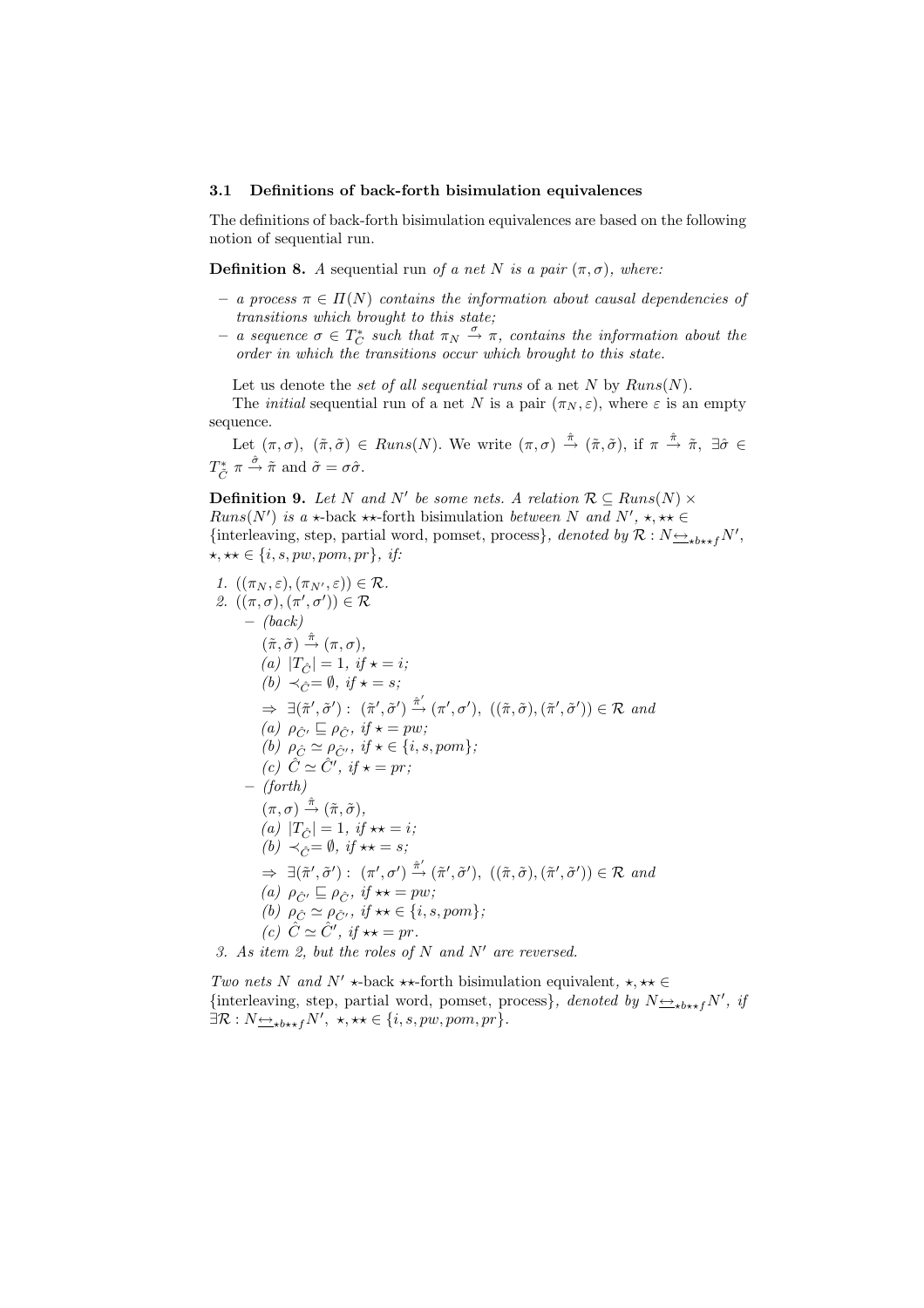#### 3.2 Interrelations of back-forth bisimulation equivalences

In back-forth bisimulations, it is possible to move back from a state only along the history which brought to the state. Such a determinism implies merging of some equivalences.

**Proposition 1.** Let  $\star \in \{i, s, pw, pom, pr\}$ . For nets N and N' the following holds:

1.  $N \underline{\leftrightarrow}_{pwb \star f} N' \Leftrightarrow N \underline{\leftrightarrow}_{pomb \star f} N'$ ; 2.  $N \rightarrow_{\text{bif}} N' \Leftrightarrow N \rightarrow_{\text{bif}} N'.$ 

Hence, interrelations of the remaining back-forth equivalences may be represented by the graph in Figure 1.



Fig. 1. Interrelations of back-forth bisimulation equivalences

#### 3.3 Interrelations of back-forth bisimulation and basic equivalences

Let us consider how back-forth equivalences are connected with basic ones.

**Proposition 2.** Let  $\star \in \{i, s, pw, pom, pr\}$ ,  $\star \star \in \{pom, pr\}$ . For nets N and N' the following holds:

1.  $N \underline{\leftrightarrow}_{ib \star f} N' \Leftrightarrow N \underline{\leftrightarrow}_{\star} N'$ ; 2.  $N \leftrightarrow \rightarrow_{\star \star b \star \star f} N' \Leftrightarrow N \leftrightarrow \rightarrow_{\star \star h} N'$ ; 3.  $N \rightarrow \star_{S} N' \Rightarrow N \rightarrow \star_{sh \star f} N'$ .

Theorem 1. Let  $\leftrightarrow \in \{\equiv, \leftrightarrow, \simeq\}$  and  $\star, \star \star \in \{i, s, pw, pom, pr, iST, pwST,$  $pomST, prST, pomh, prh, mes, occ, sbsf, sbpwf, sbpomf, sbprf, pombrf$  }. For nets N and N'thefollowingholds :  $N \leftrightarrow_{\star} N' \Rightarrow N \leftrightarrow_{\star \star} N'$  iff in graph in Figure 2 there exists a directed path from  $\leftrightarrow_{\star}$  to  $\leftrightarrow_{\star\star}$ .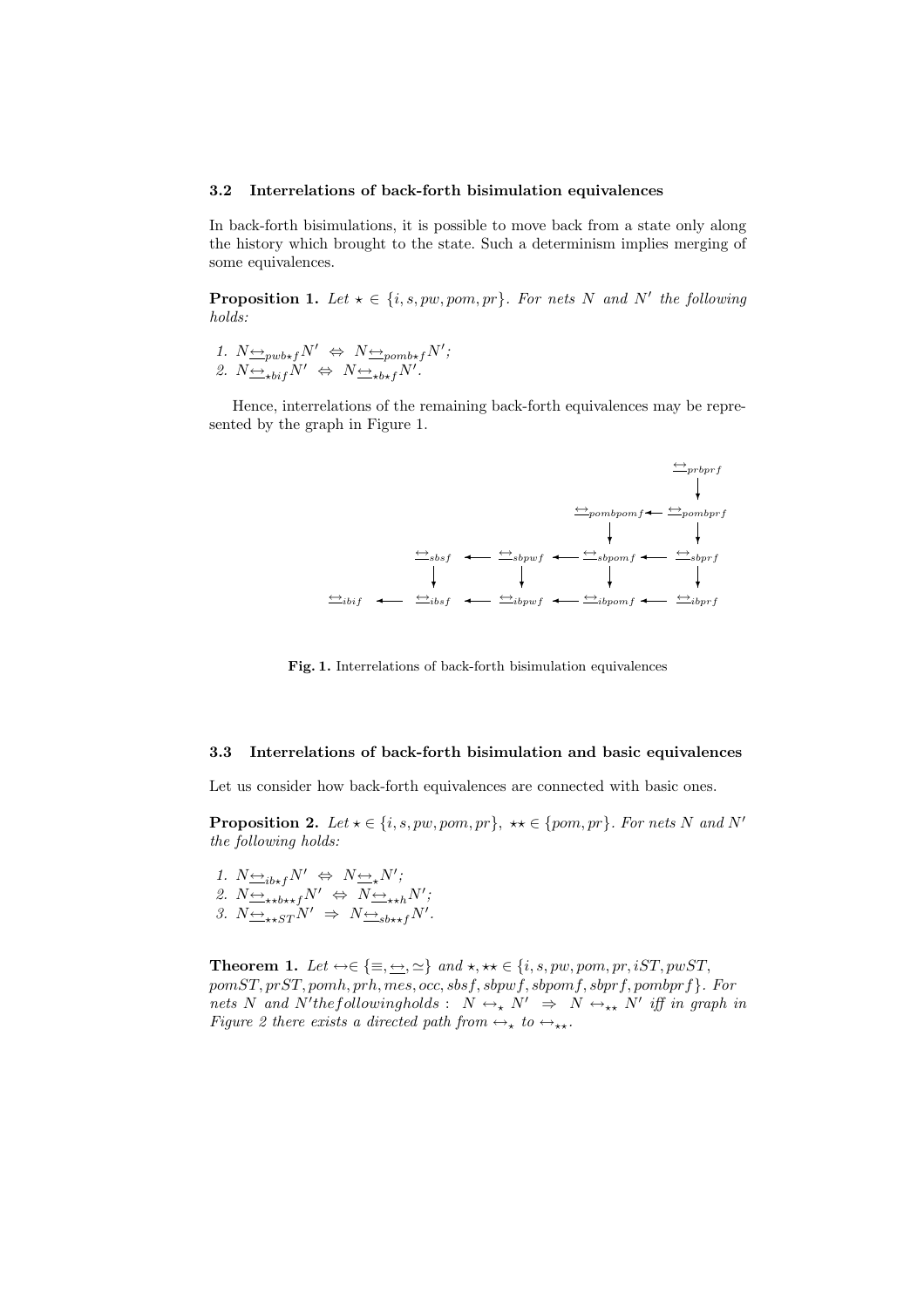

Fig. 2. Interrelations of back-forth bisimulation and basic equivalences

## 4 Investigation of the equivalences on sequential nets

Let us consider the influence of concurrency on interrelations of the equivalences.

**Definition 10.** A net  $N = \langle P_N, T_N, F_N, l_N, M_N \rangle$  is sequential, if  $\forall M \in$  $Mark(N) \neg \exists t, u \in T_N : \ \^{\bullet}t + \^{\bullet}u \subseteq M.$ 

**Proposition 3.** For sequential nets  $N$  and  $N'$  the following holds:

1.  $N \equiv_i N' \Leftrightarrow N \equiv_{\text{pom}} N'$ ; 2.  $N \leftrightarrow N \leftrightarrow \longrightarrow_{pomh} N'$ ; 3.  $N \leftrightarrow_{pr} N' \Leftrightarrow N \leftrightarrow_{pombprf} N'$ .

**Theorem 2.** Let  $\leftrightarrow \in \{\equiv, \leftrightarrow, \simeq\}, \star, \star\star \in \{i, pr, prST, prh, mes, occ\}$ . For sequential nets N and N' the following holds:  $N \leftrightarrow_{\star} N' \Rightarrow N \leftrightarrow_{\star \star} N'$  iff in graph in Figure 3 there exists a directed path from  $\leftrightarrow_{\star}$  to  $\leftrightarrow_{\star\star}$ .

### 5 Preservation of the equivalences by refinements

Let us consider which equivalences may be used for top-down design.

**Definition 11.** An SM-net is a net  $D = \langle P_D, T_D, F_D, l_D, M_D \rangle$  such that:

1.  $\exists p_{in}, p_{out} \in P_D$  such that  $p_{in} \neq p_{out}$  and  $\circ D = \{p_{in}\}, D^{\circ} = \{p_{out}\}, i.e.$  net D has unique input and unique output place.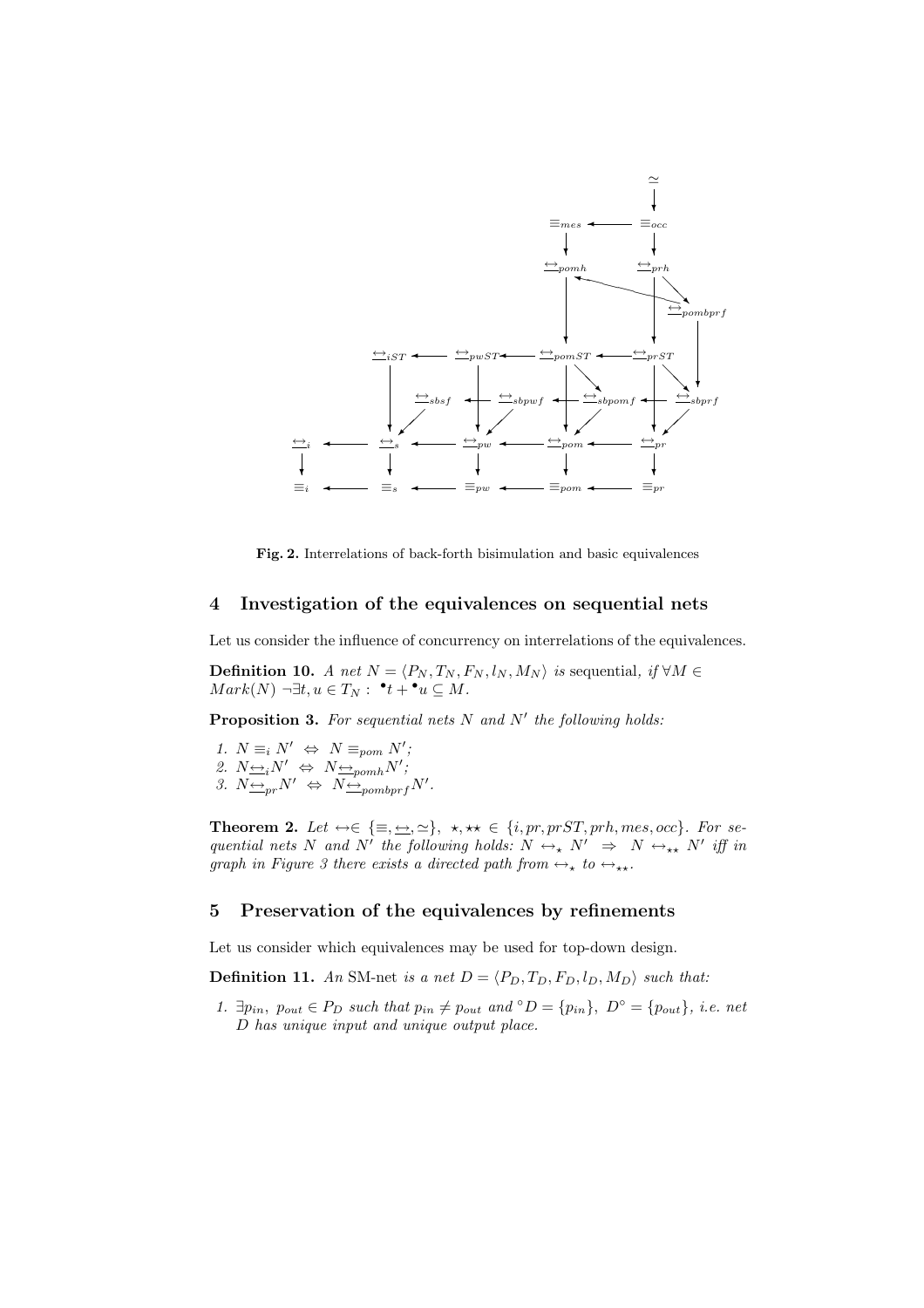

Fig. 3. The equivalences on sequential nets

- 2.  $M_D = \{p_{in}\}\$ and  $\forall M \in Mark(D)$   $(p_{out} \in M \Rightarrow M = \{p_{out}\})$ , *i.e.* at the beginning there is unique token in  $p_{in}$ , and at the end there is unique token in pout;
- 3.  $p_{in}^{\bullet}$  and  $^{\bullet}$  p<sub>out</sub> are proper sets (not multisets), i.e.  $p_{in}$  (respectively  $p_{out}$ ) represents a set of all tokens consumed (respectively produced) for any refined transition.
- 4.  $\forall t \in T_D \mid \mathbf{e}_t = |t^{\bullet}| = 1$ , i.e. each transition has exactly one input and one output place.

SM-refinement operator "replaces" all transitions with particular label of a net by SM-net.

**Definition 12.** Let  $N = \langle P_N, T_N, F_N, l_N, M_N \rangle$  be some net,  $a \in l_N(T_N)$  and  $D = \langle P_D, T_D, F_D, l_D, M_D \rangle$  be SM-net. An SM-refinement, denoted by

 $ref(N, a, D),$  is (up to isomorphism) a net  $\overline{N} = \langle P_{\overline{N}}, T_{\overline{N}}, F_{\overline{N}}, l_{\overline{N}}, M_{\overline{N}} \rangle$ , where:  $- P_{\overline{N}} = P_N \cup \{ \langle p, u \rangle \mid p \in P_D \setminus \{ p_{in}, p_{out} \}, u \in l_N^{-1}(a) \};$  $-\ T_{\overline{N}}^{\cdot} = (T_N \setminus l_{N}^{-1}(a)) \cup \{ \langle t, u \rangle \mid t \in T_D, u \in l_{N}^{-1}(a) \};$  $-F_{\overline{N}}(\bar{x},\bar{y})=$  $\frac{l}{2}$  $\int$  $\begin{matrix} \phantom{-} \end{matrix}$  $F_N(\bar{x}, \bar{y}), \bar{x}, \bar{y} \in P_N \cup (T_N \setminus l_N^{-1}(a));$  $F_D(x, y), \ \bar{x} = \langle x, u \rangle, \ \bar{y} = \langle y, u \rangle, \ u \in l_N^{-1}(a);$  $F_N(\bar x, u),\, \bar y=\langle y, u\rangle,\,\, x\in {^\bullet u},\,\, u\in l^{-1}_N(\hat a),\,\, y\in p_{in}^\bullet;$  $F_N(u, \bar{y}), \, \bar{x} = \langle x, u \rangle, \, y \in \bullet u, \, u \in l_N^{-1}(a), \, x \in \bullet p_{out};$ 0, otherwise;  $- l_{\overline{N}}(\overline{u}) = \begin{cases} l_N(\overline{u}), & \overline{u} \in T_N \setminus l_N^{-1}(a); \\ l_{\overline{N}}(t), & \overline{u} = \langle t, u \rangle, \ t \in T_n \end{cases}$ −1  $l_D(t), \bar{u} = \langle t, u \rangle, t \in T_D, u \in l_N^{-1}(a);$  $(M_N(t), u = \langle t, u \rangle,$ <br>  $-M_{\overline{N}}(p) = \begin{cases} M_N(p), p \in P_N; \\ 0 & otherwise \end{cases}$ 0, otherwise.

Some equivalence on nets is preserved by refinements, if equivalent nets remain equivalent after applying any refinement operator to them accordingly.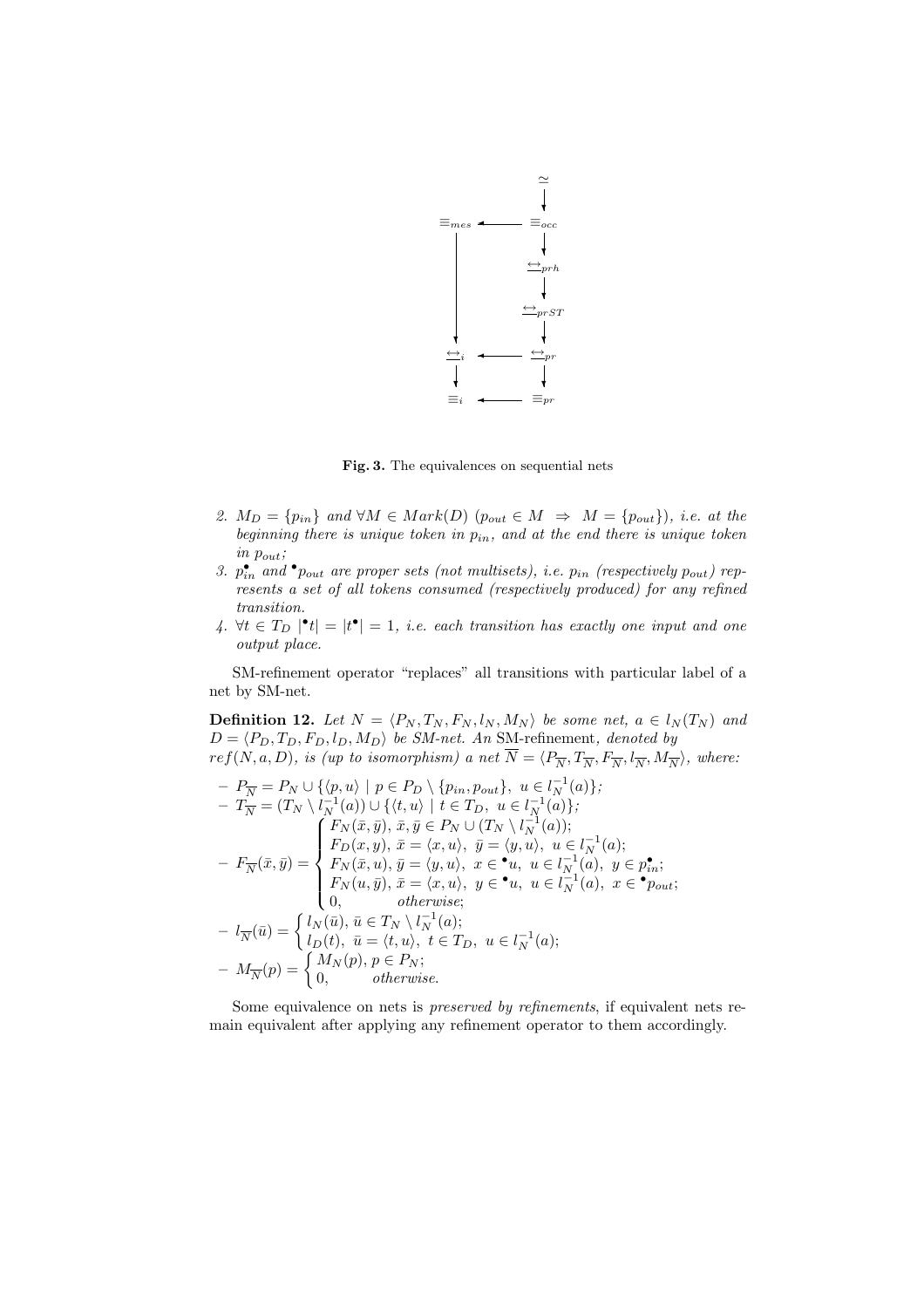**Theorem 3.** Let  $\leftrightarrow \in \{\equiv, \leftrightarrow, \simeq\}$  and  $\star \in \{i, s, pw, pom, pr, iST, pwST, pomST,$  $prST, pomh, prh, mes, occ, sbsf, sbpwf, sbpomf, sbprf, pombrf$  }. For nets  $N =$  $\langle P_N, T_N, F_N, l_N, M_N \rangle$ ,  $N' = \langle P_{N'}, T_{N'}, F_{N'}, l_{N'}, M_{N'} \rangle$  such that  $a \in l_N(T_N) \cap$  $l_{N'}(T_{N'})$  and SM-net  $D = \langle P_D, T_D, F_D, l_D, M_D \rangle$  the following holds:  $N \leftrightarrow$  $N' \Rightarrow ref(N, a, D) \leftrightarrow _* ref(N', a, D)$  iff equivalence  $\leftrightarrow _*$  is in oval in Figure 4.



Fig. 4. Preservation of the equivalences by SM-refinements

# 6 Conclusion

In this paper, we examined and supplemented by new ones a group of back-forth bisimulation equivalences. We compared them with basic ones on the whole class of Petri nets as well as on their subclass of sequential nets. All the considered equivalences were treated for preservation by SM-refinements.

Further research may consist in the investigation of place bisimulation equivalences from [1] which are used for effective semantically correct reduction of nets. We intend to compare these equivalences with the ones we examined (for example, the relationship is unknown between place bisimulation equivalences and ST-, history preserving, conflict preserving and back-forth ones) and check them for preservation by refinements to establish whether they may be used for construction of multilevel concurrent systems.